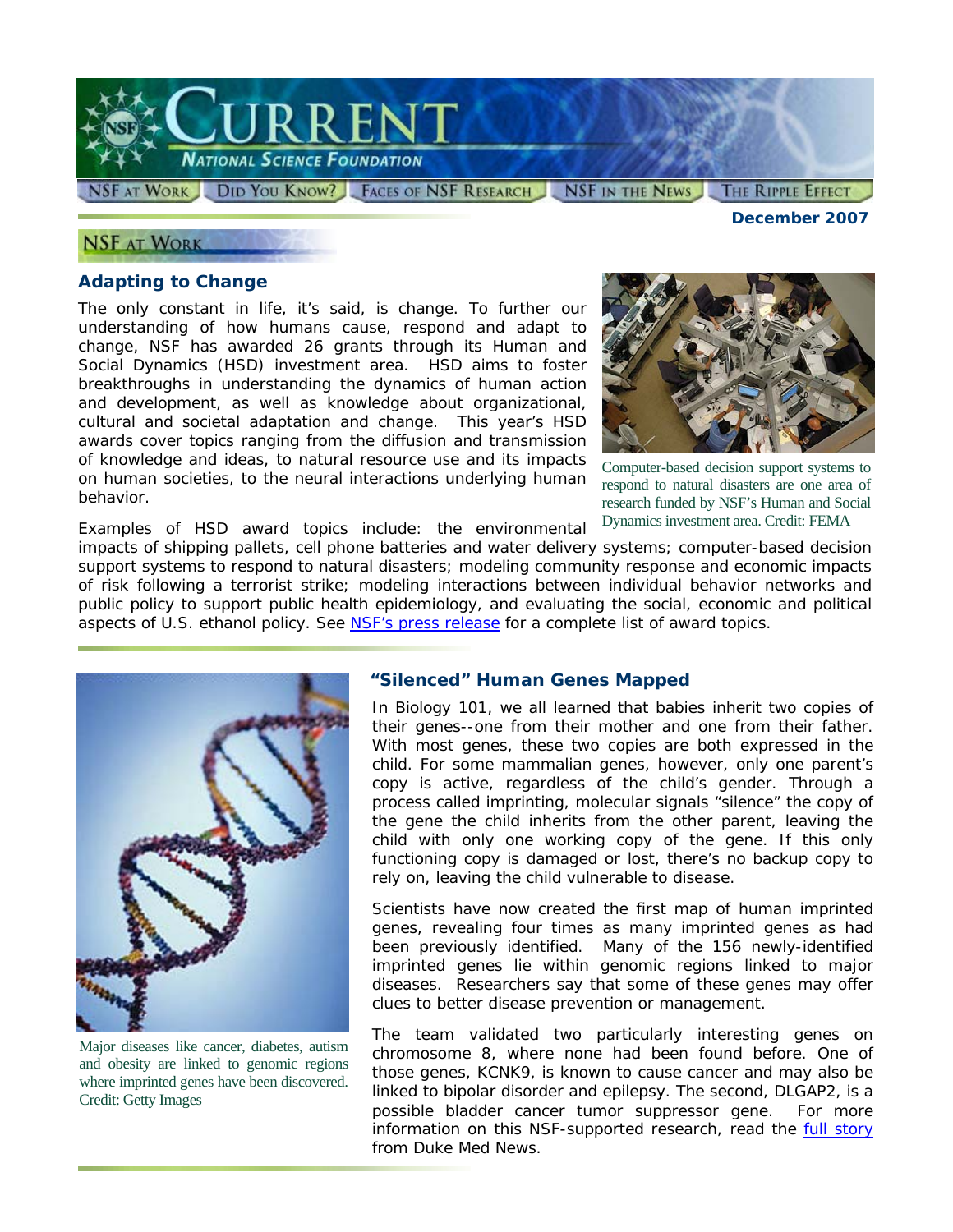### **Growth States of Malaria Parasite "Written in Blood"**

The malaria parasite has been studied for decades, but surprisingly, little is known about how it behaves in humans to cause disease. An international research team supported by NSF has for the first time measured which of the malaria parasite's genes are turned on or off during actual infection in humans, not in cell cultures, unearthing surprising behaviors and opening a window on the most critical aspects of parasite biology.

That insight springs from the genomic analysis of parasites in their natural state, derived directly from patients residing in Senegal, and also from the researchers' use of innovative computational approaches to interpret their results. These computational methods helped to identify three distinct biological states of the malaria parasite: an active growth-based state, a starvation response and an environmental stress response, presumably related to the body's inflammatory response to the parasite. This physiological diversity was previously unknown and may help explain the widely varying course of the disease in different patients, from mild, flu-like illness to coma and even death.



According to the Centers for Disease Control and Prevention, 41 percent of the world's population live in areas where malaria is transmitted. Each year 350-500 million cases of malaria occur worldwide, and over one million people die. Some 1,337 cases of malaria, including eight deaths, were reported for 2002 in the United States. Credit: USGS

For more on the malaria parasite, read the Broad Institutes' "[In blood, malaria's secrets revealed.](http://www.nsf.gov/cgi-bin/goodbye?http://www.broad.mit.edu/cgi-bin/news/display_news.cgi?id=4161)"

#### **From Discovery to Success: Invistics Innovates Manufacturing Software Solutions**



Invistics Founder and Chief Strategy Officer Tom Knight. Invistics' s of tware brings complex manufacturing planning from the drawing board to the PC. Credit: **Invistics** 

The complexities of modern manufacturing present a daunting challenge to companies focused on maximizing the bottom line without compromising customer satisfaction. Software firm Invistics addresses industry's need to function at peak efficiency by producing software and services packages incorporating the principles of "lean" manufacturing, which involve the analysis, prediction and optimization of manufacturing and supply chain processes. A number of Fortune 500 companies have adopted Invistics' software products to slash production times and achieve on-time deliveries. The recipient of four NSF Small Business Innovation Research (SBIR) [grants](http://www.nsf.gov/awardsearch/afSearch.do?PIInstitution=Invistics+Corporation&page=4&SearchType=afSearch&QueryText=&PIFirstName=&PILastName=&COPILastName=&COPIFirstName=&IncludeCOPI=&ProgProgram=&PIState=&PIZip=&PICountry=&ProgOrganization=&ProgOfficer=&P) since 2001, Invistics now employs 25 and generates significant annual revenues. In 2007, it received the prestigious Tibbetts Award, given to a select group of outstanding SBIR recipients each year. The award is named for Roland Tibbetts, who began the SBIR program in 1977 as an experimental project at NSF.

# **DID YOU KNOW?**

The Internet traces its origins to an NSF-funded computational network created to support and promote networking in education and research in the United States. Established in the early 1980's and using the same "TCP/IP" protocol as the military's restricted ARPANET, "NSFNET" grew quickly as people realized the benefits of open access networking. In 1987, NSF awarded a grant to IBM, MCI and a center at the University of Michigan to create a network of networks, or inter-net, and the Internet we know today was born.

See **NSF's Special Report on the Internet's 20th anniversary**.



A visualization of the NSFNET T1 backbone in 1991. Credit: Donna Cox and Robert Patterson, NCSA and the Board of Trustees of the University of Illinois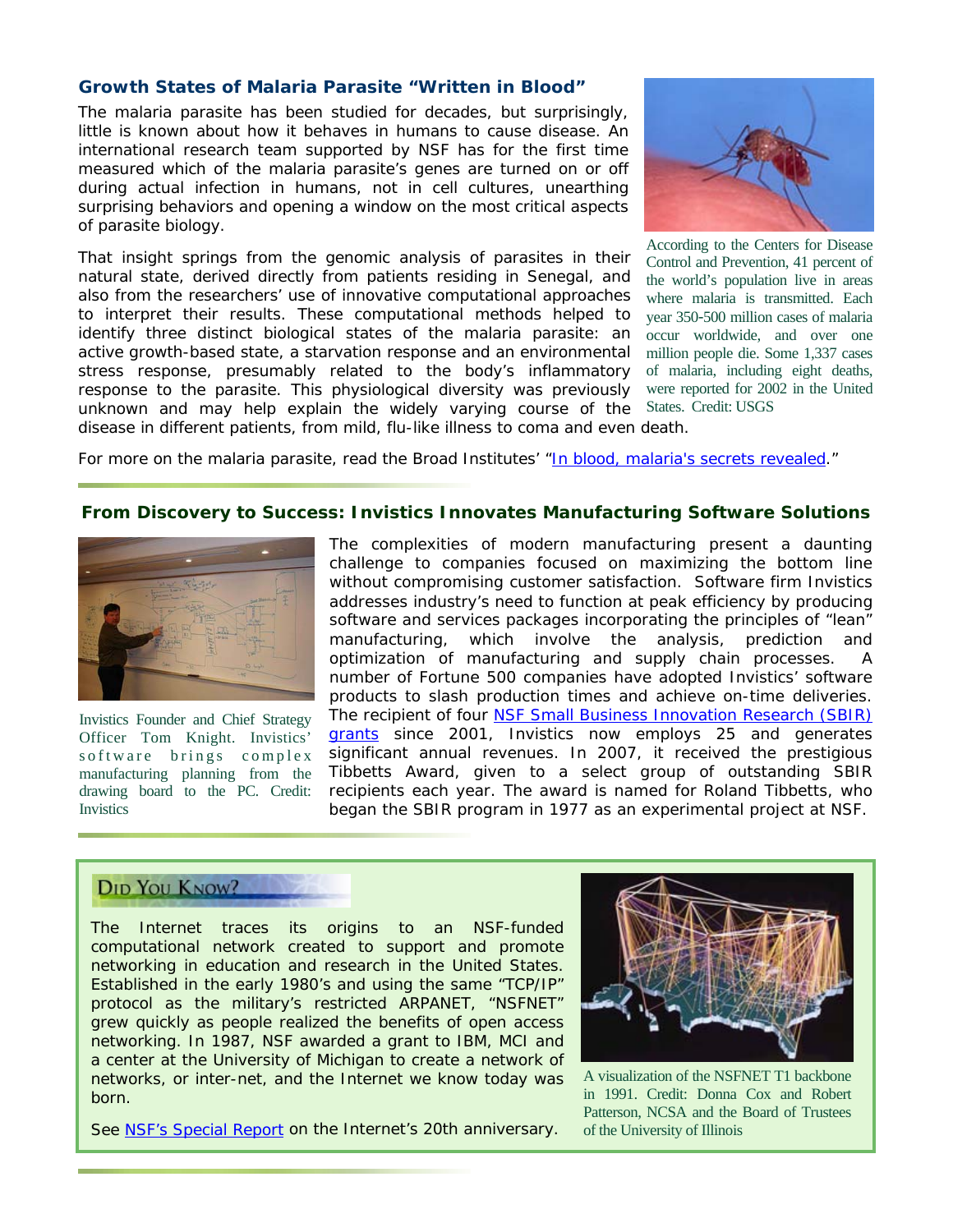### **FACES OF NSF RESEARCH**

# **In the Face of a Growing Threat: One Scientist Targets the Marine Environment of Drug-resistant Staph Bacteria**



Professor Lisa Plano of the University of Miami School of Medicine. Credit: Aileen Chen

Methicillin-resistant *Staphylococcus aureus* (MRSA) causes "staph" infections that are resistant to treatment with the usual antibiotics. According to data from the Centers for Disease Control and Prevention (CDC), approximately 43% of all hospital-reported staph infections are related to MRSA. The recent media frenzy surrounding localized outbreaks of this potentially deadly infection throughout the nation has highlighted the need for increased research in the field of bacteriology.

The Small Grants for Exploratory Research (SGER) program is one mechanism NSF uses to support fundamental science and engineering projects whose

results may enable our country to better mitigate, prepare for, respond to and recover from catastrophic events, such as disease outbreaks.



According to the CDC, methicillin-resistant *S. aureus* was associated with nearly 19,000 hospitalrelated deaths in the United States in 2005. Credit: Erbe, Pooley: USDA, ARS, EMU

One [recently funded SGER study,](http://www.nsf.gov/awardsearch/showAward.do?AwardNumber=0743987) led by Professor Lisa Plano at the University of Miami, is evaluating a possible connection between the microbial density of *S. aureus* and symptoms of infection reported in beachgoers, as well as the

possibility of person-to-person transmission through ocean water. Plano's research will focus on the recreational marine waters along the coast of South Florida.

The real-life implications of this study reach well beyond the waters of southern Florida. Establishing a link will provide a method for risk analysis in the presence of this bacteria. New health and hygiene recommendations, established using results from this study, may help to prevent infection at crowded beaches or, at the very least, better inform the public of the risk they assume when they spend an afternoon at the beach.



Coastal water quality monitoring and hygiene practices at crowded beaches may be informed by Plano's research. Credit: Jupiter Corporation



Like hospitals, marine environments may also be prime locations for MRSA bacteria to spread to humans. Credit: Jupiter Corporation



The presence of MRSA bacteria may serve as an indicator of human impact on recreational waters. Credit: Jupiter Corporation

# **NSF IN THE NEWS**

**NSF Day in West Virginia Wows Congressman** *(Dominion Post, Morgantown, W.Va. 12/4/2007)* -- Congressman Alan B. Mollohan, D-W.Va., attended a recent NSF Day held in W. Va. that provided an overview of NSF to the local community. "It is always a good thing to facilitate dialogue and interaction between agencies that supply research generally with those who do the research," Mollohan said.

**[Math and Science Partnerships Fuel Success](http://www.nsf.gov/cgi-bin/goodbye?http://www.washingtonpost.com/wp-dyn/content/article/2007/12/25/AR2007122501423.html)** (*Washington Post 12/26/2007)* -- NSF, along with the Department of Education, is breathing new life into K-12 math and science through a program aimed at pairing teachers with college faculty to improve their math and science knowledge. Participants in the Math and Science Partnerships program gathered in Washington D.C. in December to discuss strategies for improving student achievement.